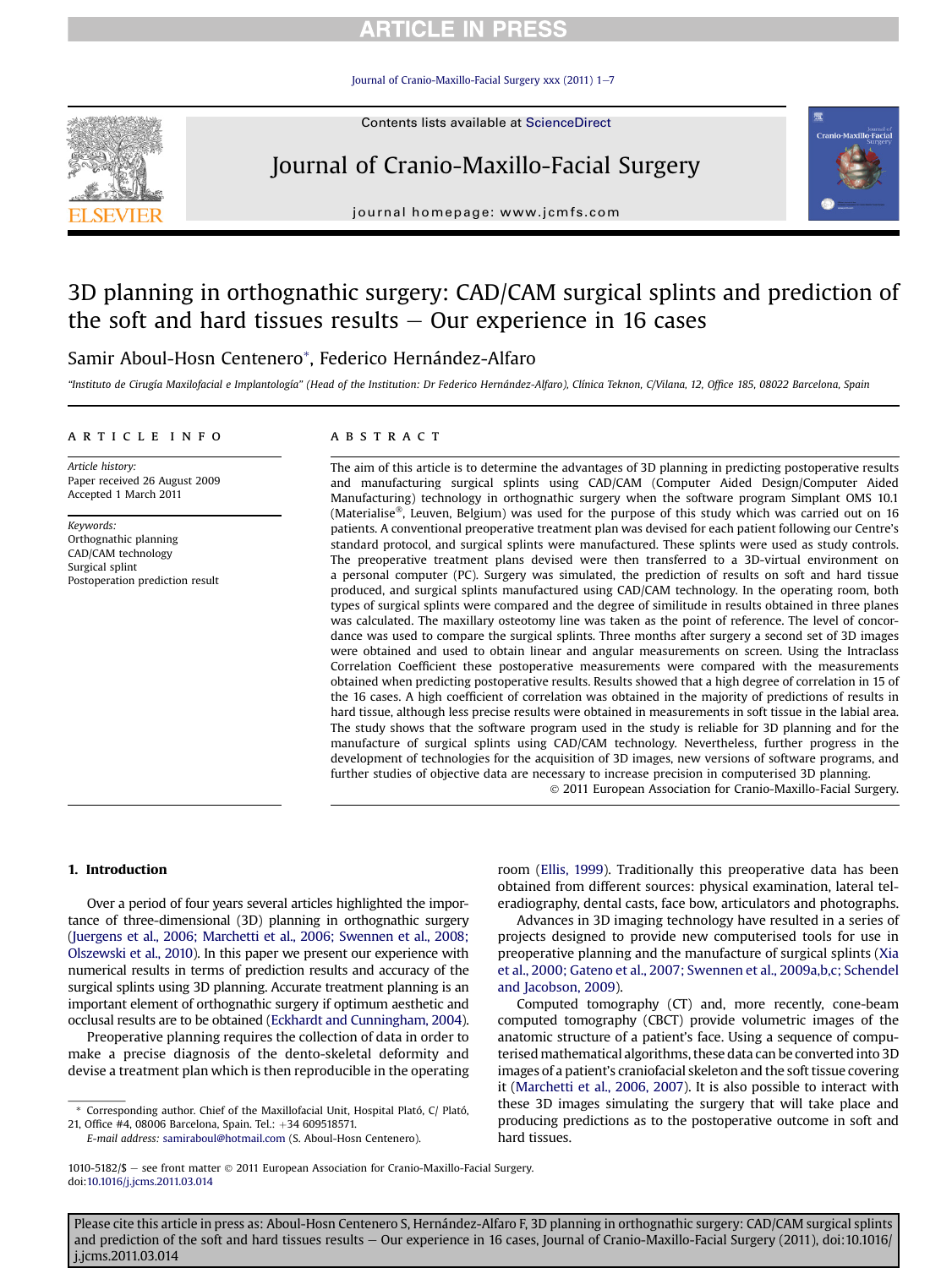# **RTICLE IN PRESS**

Different software programs are available for 3D planning and the manufacture of surgical splints using CAD/CAM (Computer Aided Design/Computer Aided Manufacturing) technology ([Xia](#page-6-0) [et al., 2007; Metzger et al., 2008; Swennen et al., 2009a,b,c](#page-6-0)). The manufacture of CAD/CAM surgical splints has introduced a working methodology which is different from conventional clinical practice. The ability to work in a computerised 3D environment has led to what is now known as 3D planning  $-$  the subject of this article.

The move from 2D to 3D imaging provides surgeons and patients with extra information that cannot be obtained from lateral teleradiography alone. The software program enables the surgeon to interact with the 3D images and all data can be stored on computer files, which facilitates data management. All preoperative information can be shared with colleagues, in any part of the world, quickly and easily using the Internet. Although studies have been carried out on a number of the software programs, not all of these can store preoperative data in one place and provide access to images which serve to simulate surgery, draw osteotomy lines, plan 3D treatment with the prediction of postoperative outcomes and construct surgical splints using CAD/CAM technology.

The aim of this article is to evaluate the precision of 3D planning in patients with dento-skeletal malformations using the software program SimPlant® Pro OMS 10.1 (Materialise®, Leuven. Belgium) to:

- produce surgical splints using CAD/CAM technology
- predict postoperative outcomes in soft and hard tissue.

### 2. Material and methods

A prospective study was carried out in a group of 16 consecutive patients who volunteered to take part in the study All the patients had a dento-skeletal deformity which required surgical and orthodontic treatment. Informed consent, confirmed by the signing of a form, was obtained from all the patients. The same surgeon operated on all the patients.

After evaluation by the Ethics Committee of the Universitat Internacional de Catalunya (UIC) Barcelona, Spain, the study was carried out. In fifteen cases bimaxillary surgery was performed and in one case single jaw surgery was performed (Table 1).

In all cases treatment was planned following the standard protocol used at the Institute for Maxillofacial Surgery and Implantology of the Centro Médico Teknon (Barcelona, Spain). This involved:

- Clinical examination
- Photographs: pictures of the dental occlusion and oblique, frontal, and lateral views of the face

- A radiographic study: orthopantomogram; craniofacial teleradiography frontal and profile; and computed tomography (CT: General Electric HiSpeed CTE single slice) or cone-beam computed tomography (CBCT: IS I-CAT 17-23), using a wax bite wafer to keep patients in centric relation during the study. Pre- and postoperative images were obtained for the first ten patients using CT and the images for the remaining six patients were obtained using CBCT in which the field of vision (FOV) had been increased to a height of 17 cm and a diameter of 23 cm. This allowed all the anatomical structures necessary for our 3D planning to be visualised. CBCT was used in the last six patients because the Institute acquired the CBCT after our study had already begun. Because of the advantages of CBCT with regard to patients' comfort during the study and the smaller doses of radiation, the decision was made to modify the study protocol

- Simulation of the facial arch and plaster dental models in a semi-adjustable SAM-2 articulator (Great Lakes Orthodontic Products, Ltd. Tonawanda, NY)
- Production of conventional acrylic surgical splints. These surgical splints were used as controls to compare with splints made using CAD/CAM technology.

Once planning had been carried out using the Institute's standard protocol, the process of obtaining 3D images began with which to create a 3D treatment plan and manufacture the surgical splints using CAD/CAM.

The following is a step-by-step description of the process followed:

### 1. Three-dimensional image acquisition

When the images were obtained using CT, with the patient in a supine position, the Frankfurt Plane was perpendicular to the horizontal (the floor). When the images were obtained using CBCT, the Frankfurt Plane was parallel to the horizontal plane. In both cases the patient's head was placed in the natural head position by trained auxiliary personnel. All the images obtained were stored in Digital Imaging Communication in Medicine (DICOM) format and sent to a CAD/CAM Centre (Materialise®, Leuven, Belgium) by Internet using an FTP file. The patients' dental casts were also sent to the Centre by courier service.

Neither CT or CBCT provided accurate enough images of the patient's dental structure, so the dental casts were scanned using an optical 3D laser with a resolution of 20  $\mu$ , to visualise the 3D models via surface rendering This gave precise details of the shape and size of the patient's teeth.

Table 1

Patients operated in the study with their dentofacial deformity and the treatment done.

| Patients $(n)$ | Dentofacial deformity                                                                | Surgical treatment                             |  |  |
|----------------|--------------------------------------------------------------------------------------|------------------------------------------------|--|--|
|                | Occlusion class III. Long face, upper jaw hypoplasia                                 | Bimaxillar surgery with upper jaw segmentation |  |  |
|                | Occlusion class III. Upper jaw hypoplasia                                            | Bimaxillar surgery                             |  |  |
|                | Occlusion class III. Upper jaw hypoplasia. Mandibular asymmetry                      | Bimaxillar surgery with upper jaw segmentation |  |  |
|                | Occlusion class II. Mandibular hypoplasia                                            | Bimaxillar surgery                             |  |  |
|                | Occlusion class II. Upper jaw and mandibular hypoplasia                              | Bimaxillar surgery                             |  |  |
|                | Occlusion class II. Mandibular hypoplasia                                            | Mandibular sagittal split and mentoplasty      |  |  |
|                | Occlusion class III. Upper jaw hypoplasia                                            | Bimaxillar surgery                             |  |  |
| 8              | Occlusion class III. Hipoplasia maxilar anteroposterior, laterodesviacion mandibular | Bimaxillar surgery                             |  |  |
| 9              | Occlusion class II. Long face. Upper jaw hypoplasia, mandibular hypoplasia           | Bimaxillar surgery with upper jaw segmentation |  |  |
| 10             | Occlusion class II. Long face. Upper jaw vertical hyperplasia, Mandibular hypoplasia | Bimaxillar surgery with mentoplasty            |  |  |
| 11             | Occlusal class III. Upper jaw hypoplasia with asymmetric mandibular hyperplasia      | Bimaxillar surgery with upper jaw segmentation |  |  |
| 12             | Occlusal class II. Vertical upper jaw hyperplasia and mandibular hypoplasia          | Bimaxillar surgery with upper jaw segmentation |  |  |
| 13             | Occlusion class II with long face                                                    | Bimaxillar surgery with mentoplasty            |  |  |
| 14             | Occlusion class III. Upper jaw hypoplasia with mandibular asymmetry                  | Bimaxillar surgery                             |  |  |
| 15             | Occlusion class II. Vertical upper jaw hypoplasia. Mandibular asymmetry              | Bimaxillar surgery                             |  |  |
| 16             | Occlusion class II. Vertical upper jaw hyperplasia and mandibular hypoplasia         | Bimaxillar surgery                             |  |  |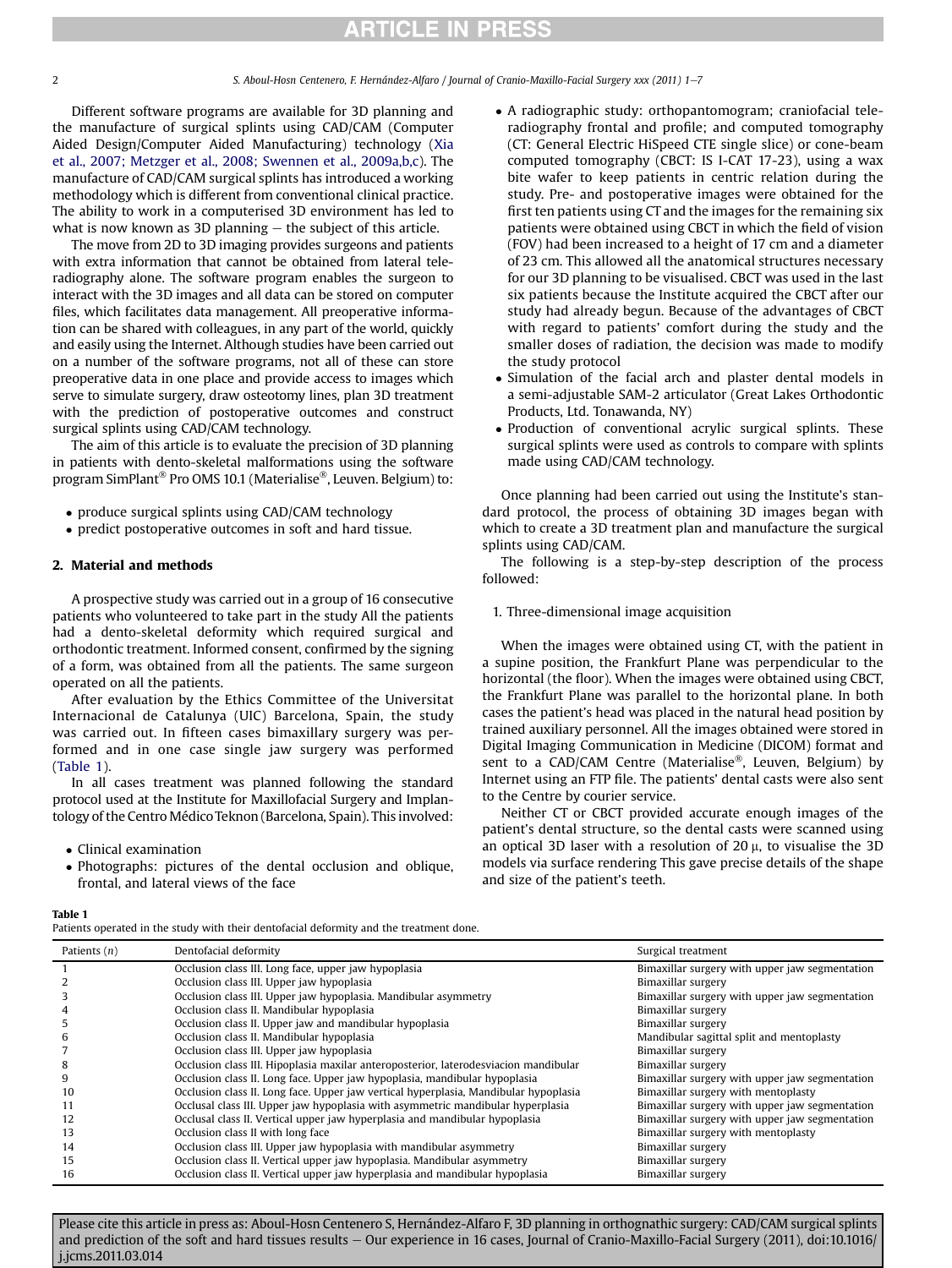At the same time, segmentation of the CT- or CBCT-images sent to the Centre was carried out. Using mathematical algorithms the DICOM images were converted into 3D images. As a result, 3D images were obtained of each patient's craniofacial skeleton, surrounding soft tissue, and teeth. Once the images had been processed they were uploaded onto a PC (Sony Vaio VGN-FE21M).

The registration between the patient scan and the scan of the plaster dental casts was carried out using a semi-automatic procedure, starting from a surface registration in selected zones where accurate tooth information was available in the CT-images. The result was further fine-tuned if necessary by manually moving and rotating the cast while inspecting the contours of the plaster models in the CT-images. As a final quality check the contours were inspected in all slices and in all three dimensions (axial, coronal and sagittal).



Fig. 1. (a) 3D images of craniofacial skeleton. (b) 3D images of the patient with superimposed 3D images of dental models. (c) 3D images of soft tissue.

The CAD/CAM Centre sent back to the Institute, via the Internet, 3D images of the patient's craniofacial skeleton together with images of their dental casts superimposed on their dental arches and images of facial soft tissue surrounding these structures. Threedimensional images were now available of hard tissue, teeth and soft tissue (Fig. 1a-c).

### 2. 3D planning

Using these 3D images it was possible to perform osteotomies, reposition of osteotomized bony structures, control intercuspation, control interferences between osteotomized bony structures and regions at the base of the skull, and simulate the postoperative results on hard and soft tissue in 3D on our computer screen (Fig. 2a and b).

### 3. CAD/CAM surgical splints

Our 3D treatment plan was sent to the CAD/CAM Centre so that they could manufacture stereolithographic surgical splints which were returned to us by conventional mail within 5 days ([Fig. 3](#page-3-0)a and b).

No independent 3D planning was carried out although the results of the conventional treatment plan were transferred to our computer screen. The same movement of the dental arches which had been carried out in the articulator during model surgery was simulated in 3D. The software under study includes algorithms for finding the





Fig. 2. (a) 3D surgical simulation showing osteotomy lines and mobilisation of the osteotomised bones. (b) Three-dimensional simulation of the predicted results on facial soft tissues after repositioning the mobilised bone structures.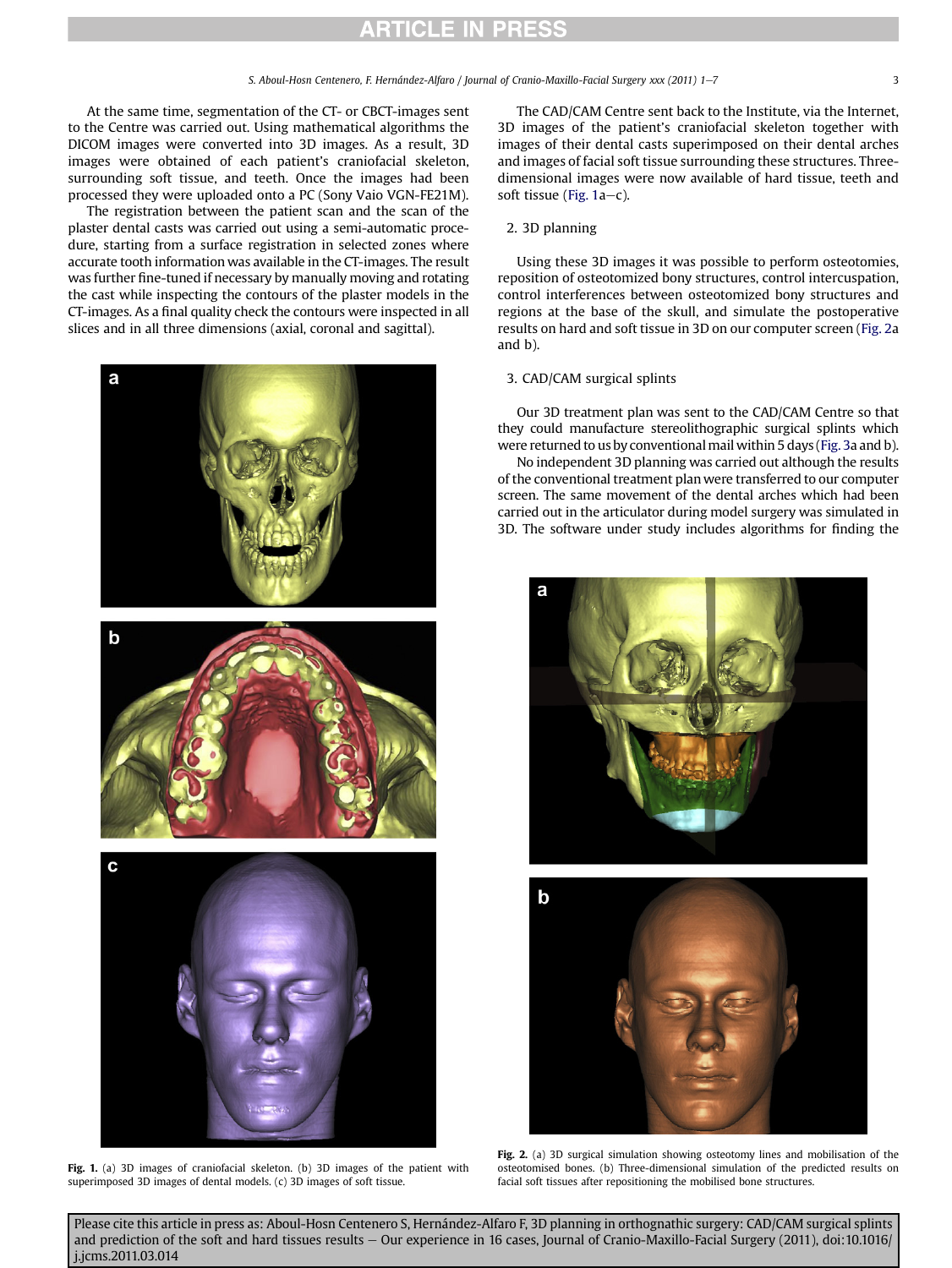### **RTICLE IN PRESS**

5. Aboul-Hosn Centenero, F. Hernández-Alfaro / Journal of Cranio-Maxillo-Facial Surgery xxx (2011) 1-7

<span id="page-3-0"></span>

Fig. 3. (a) Final CAD/CAM surgical splint. (b) Intermediate CAD/CAM surgical splint.

correct occlusion. This was particularly useful when evaluating the points of contact to obtain the best possible occlusion. Once surgery had been simulated, different linear and angular measurements from the preoperative 3D images were used to determine the precision of the prediction of results. These measurements (Table 2) were taken between points at the base of the skull  $-$  which did not change their position after surgery, and points that would change their position after surgery, e.g. the Menton (Me).

Three months after surgery, patients were subjected to the same study as in the preoperative planning stage and a second set of images was obtained in DICOM format using CT or CBCT. These images were sent to the CAD/CAM Centre where, after a process of segmentation, 3D images were obtained that enabled the postoperative measurements to be contrasted with the predicted results obtained from the preoperative data.

### 2.1. Statistical analysis

### 2.1.1. Comparison of surgical splints

A descriptive analysis of the Level of Concordance was used to compare the similarity between CAD/CAM and conventional surgical splints. To do this, measurements were taken at the level of the osteotomized maxillary bone during surgery. Taking as a reference the immobile segment (the bone above the osteotomized segment) of the maxilla, the space between this segment and the osteotomized segment was measured in the anteroposterior and transversal planes for both types of splints. The position of the upper maxilla in the vertical plane was defined in our treatment plan taking intraoral points (such as the lateral incisor crown), the infraorbital foramen and soft tissue (internal palpebral rim) as references. Three levels of concordance were defined for the intermediate surgical splints that enabled a descriptive analysis of the results obtained:

#### Table 2

Display of the Intraclass Correlation Coefficient (ICC) and its level of signification of each of the measurements studied in the 16 cases that form the study.

|                  | ICC   | Confidence interval at 95% |                | Significance |
|------------------|-------|----------------------------|----------------|--------------|
|                  |       | Inferior limit             | Superior limit |              |
| AF               | 0.880 | 0.687                      | 0.958          | ${<}0.001$   |
| AnF              | 0.910 | 0.758                      | 0.969          | $<$ 0.001    |
| ANI.             | 0.954 | 0.870                      | 0.984          | $<$ 0.001    |
| pl_Fr_Md         | 0.608 | 0.162                      | 0.849          | 0.007        |
| pl_Fr_Oc         | 0.375 | $-0.178$                   | 0.739          | 0.085        |
| pl_Oc_Md         | 0.350 | $-0.204$                   | 0.726          | 0.101        |
| $Ns_Bs_A$        | 0.814 | 0.542                      | 0.933          | ${<}0.001$   |
| $Ns'$ Bs $A'$    | 0.975 | 0.927                      | 0.992          | <0.001       |
| Ns_Bs_Me         | 0.875 | 0.667                      | 0.957          | ${<}0.001$   |
| Bs Me            | 0.964 | 0.899                      | 0.988          | ${<}0.001$   |
| Ns' Bs Me'       | 0.917 | 0.770                      | 0.971          | ${<}0.001$   |
| Bs Me'           | 0.947 | 0.847                      | 0.982          | ${<}0.001$   |
| Rac-Tn-Lac       | 0.624 | 0.186                      | 0.855          | 0.002        |
| DistInteralar    | 0.561 | 0.094                      | 0.827          | 0.005        |
| Li Plest         | 0.943 | 0.839                      | 0.980          | ${<}0.001$   |
| Stomio PlOc      | 0.053 | $-0.416$                   | 0.524          | 0.418        |
| Upper lip height | 0.540 | 0.090                      | 0.814          | 0.012        |

Facial Height (AF): distance between Ns (point of union between the frontal bone and the bones of the nose) and Me (lower and medial point at mandibular symphysis region).

Facial Angle(AnF): angle between the Frankfurt Plane (formed by the two Orbital points: Or, located in the lower orbital inferior rim region and the point located between the two Porions or Po: upper external auditory meatus) and a vertical plane that goes through Ns and two points at the Pogonion level (Pg: located in the most convexal point of the chin).

Nasolabial Angle (ANL): formed by the Ls (highest superior point and medial point of the upper vermilion), Sn (subnasal point or union point between the nasal columella and the filtrum labiale point) and the nasal tip.

(pl\_Fr\_Md): angle formed between the Frankfurt Plane and the Mandibular Plane (formed by two points located in the mandibular angles and the Me).

(pl\_Fr\_Oc): angle formed between the Frankfurt Plane and the Occlusal Plane (formed by the maxima intercuspation points of the first molars and by a medial point in the incisal occlusal region).

(pl\_Oc\_Md): angle formed between the Occlusal Plane and the Mandibular Plane. Angle Ns\_Bs\_A. (Bs: most anterior point of the foramen magnum. A: most concave point and medial point at the maxilla bone level).

Angle Ns'\_Bs\_A'. (Ns': projection of Ns on soft tissue. A': projection of A on soft tissue).

Angle Ns\_Bs\_Me.

Angle Ns'\_Bs\_Me'. (Me': projection of Me on soft tissue).

Distance Bs\_Me.

Distance Bs Me' .

Rac-Tn-Lac: angle between right alar cartilage-tip of the nose-left alar cartilage. Interalar Nasal Distance (Distinteralar): between the two most convex points of

both nasal wings.

Li\_Plest: distance between Labral inferius and Aesthetic plane (E-line extending from the soft-tissue tip of the nose to the soft-tissue chin point).

Distance between Stomio and Occlusal plane (Stomio\_PlOc).

Upper lip height (Altlabsup) (distance between medial point of the upper vermilion and Sn point).

- High level of concordance: when the difference between both types of surgical splints was  $<$ 1 mm in the three planes.
- Moderate level of concordance: when the difference between both types of surgical splints was <1 mm in two planes.
- Low level of concordance: when the difference between both surgical splints was  $<$ 1 mm in one or none of the planes.

We believe it to be very important that surgical splints should be compared in the operating room since it is an 'authentic' scenario in which our preoperative planning is transferred to the patient and where we can evaluate in practice whether both types of surgical splints provide the same results for the same treatment planning. Final surgical splints were not compared since a correct type I occlusion was achieved with both the conventional and CAD/CAM splints. In the case of the patient with the single jaw osteotomy the surgical splint used was considered intermediate.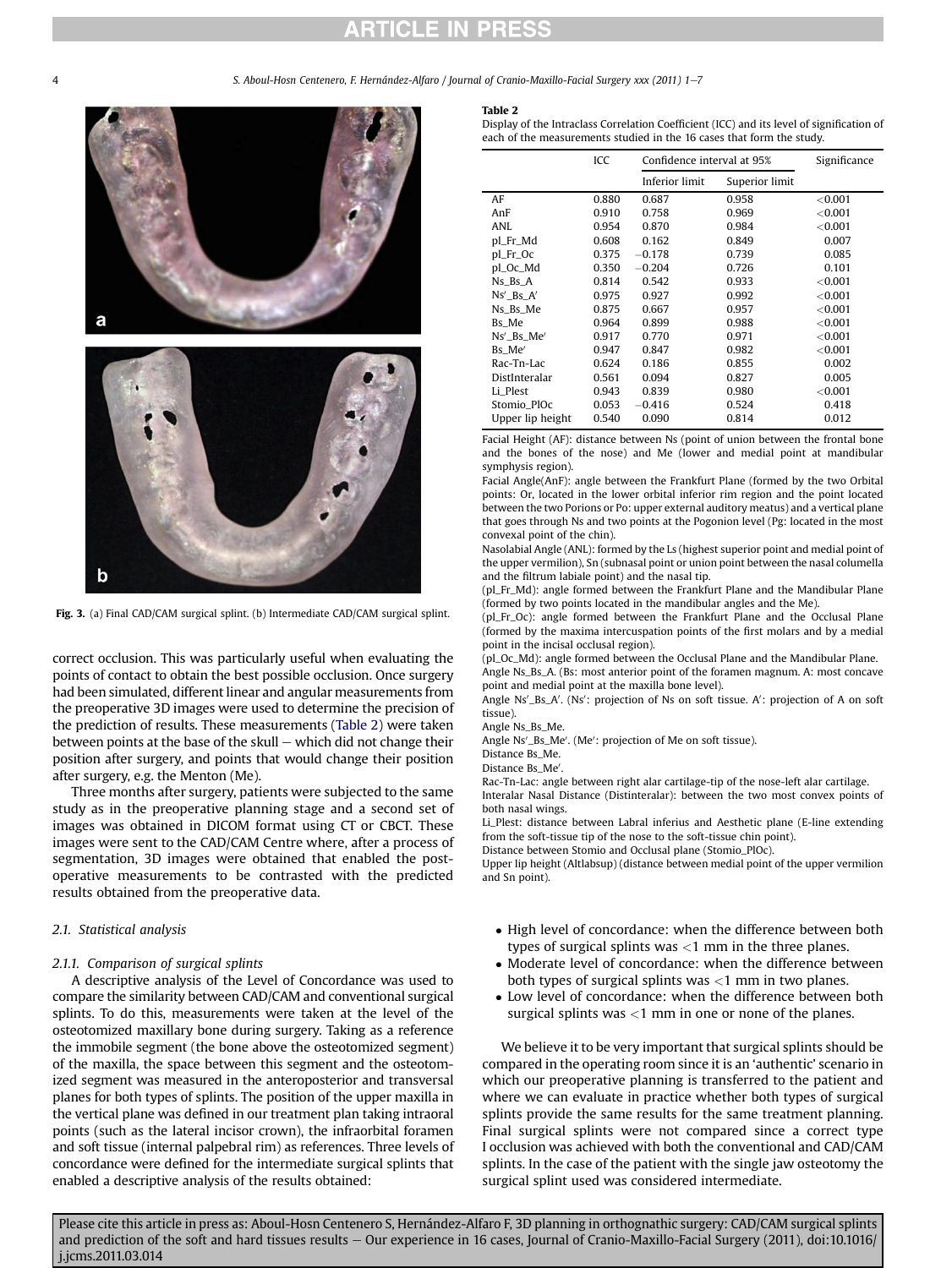### 2.1.2. Analysis of the prediction of the results

The Intraclass Correlation Coefficient (ICC) was used for the statistical analysis of the degree of precision in the prediction of results. The erroneous use of the correlation coefficient was thus avoided since a high level of correlation ('r') could have been obtained with a low level of concordance in studies in which two quantitative variables are analysed. Linear and angular measurements of the hard and soft tissues were made [\(Table 2](#page-3-0)). These measurements were made at the preoperative stage in our 3D simulation, and at the postoperative stage three months after surgery using 3D images obtained when patients were subjected to the same study as was carried out at the preoperative stage. The intraclass correlation coefficient ranged between 0 (no correlation) and 1 (total correlation) to consider statistically significant values with  $p < 0.05$ . To a certain extent the interpretation of these data is arbitrary although consensus exists with regard to the results as shown in this article [\(Bartko, 1994](#page-6-0)). Three degrees of correlation were determined:

- Low correlation if ICC was <0.4

- Normal-good correlation if ICC was between 0.40 and 0.75
- Very good correlation if ICC was >0.75

Statistical significance was set at  $p < 0.05$ .

### 3. Results

The conventional preoperative treatment planning and the surgical interventions performed were carried out by the same surgeon, Dr. F. Hernández-Alfaro. A second surgeon, Dr. S. Aboul-Hosn, was responsible for converting the treatment planning into 3D images. This division of work ensured that data collection did not influence the results as different surgeons were responsible for the 3D planning and the surgical procedures performed.

Two features of the software program  $SimPlant^{\otimes}$  OMS 10.1 were tested:

(A) Correlation between surgical splints:

The level of concordance between conventional and CAD/CAM surgical splints was determined for each patient. Depending upon whether there was an error of  $<$ 1 mm in one, two or three planes, the level of concordance was classified as 'low', 'moderate' or 'high' respectively. Table 3 shows the results of this comparative analysis. Analysis was carried out in all cases by the same surgeon, in the operating room. Levels of concordance classified as 'moderate' and 'high' were considered to be optimum results from the point of

| Table 3<br>Level of concordances results. |                                                                                                       |  |  |
|-------------------------------------------|-------------------------------------------------------------------------------------------------------|--|--|
| Cases                                     | Level of concordance between<br>the conventional surgical splints<br>and the CAD/CAM surgical splints |  |  |
| 1                                         | High                                                                                                  |  |  |
| 2                                         | Medium                                                                                                |  |  |
| 3                                         | Low                                                                                                   |  |  |
| 4                                         | High                                                                                                  |  |  |
| 5                                         | High                                                                                                  |  |  |
| 6                                         | High                                                                                                  |  |  |
| 7                                         | High                                                                                                  |  |  |
| 8                                         | Medium                                                                                                |  |  |
| q                                         | High                                                                                                  |  |  |
| 10                                        | High                                                                                                  |  |  |
| 11                                        | Medium                                                                                                |  |  |
| 12                                        | Medium                                                                                                |  |  |
| 13                                        | High                                                                                                  |  |  |
| 14                                        | High                                                                                                  |  |  |
| 15                                        | Medium                                                                                                |  |  |
| 16                                        | Medium                                                                                                |  |  |

view of the similarity between splints, since no difference was found in the final clinical result. Of the 16 patients included in the study, high concordance was found in 9 cases in which the splints manufactured using both methods gave almost identical results, coinciding in all three planes. In 6 cases, concordance was moderate. Similarity was found in two of the three planes, with differences of <1 mm. In only one case was the level of similarity low, with the surgical splints clearly differing when the preoperative planning was reproduced in surgery.

(B) Precision in the prediction of outcome:

[Table 2](#page-3-0) shows the Intraclass Correlation Coefficient in each of the measurements between the outcome predicted and the results obtained at 3 months after surgery. The results obtained were interpreted numerically, and classified as 'high', medium and 'low'. Using this classification, ten of the seventeen measurements studied showed a high degree of correlation. This was statistically significant  $(p < 0.05)$  and shows a high degree of correlation between the predicted outcome and the final result in these ten measurements. In four of the measurements, the degree of correlation was medium, and in only three it was low. A high degree of correlation was found in the majority of the linear measurements and in some of the angular measurements of hard and soft tissue. Measurements in the occlusal plane, the mandibular plane or the maxillary plane did not show a high degree of correlation.

### 4. Discussion

Using 3D planning, a study was carried out of the accuracy of the software program SimPlant<sup>®</sup> Pro OMS 10.1 (Materialise<sup>®</sup>, Leuven, Belgium) in producing postoperative predictions and manufacturing surgical splints using CAD/CAM technology. This program not only assists in making diagnoses, as do other 3D-virtual imaging systems [\(Hing, 1989; Donatsky et al., 1992,](#page-6-0) [1997; Schlutes et al., 1998; D](#page-6-0)'Hauthuille et al., 2005), but it also facilitates the manufacture of physical elements such as stereolithographic surgical splints. Surgical splints are vital in orthognathic surgery if predictable results are to be obtained. This is particularly so in bimaxillary surgery where complex movements are performed in the three planes ([Ellis, 1999](#page-6-0)). A significant change has been brought about in the way in which surgical splints are manufactured since new technologies have been incorporated into the process. As a result model surgery is now being eliminated from clinical routine and its place is being taken by 3D-virtual simulations performed on computer screens. Surgery on plaster dental models, which is the method traditionally used, and not without its risks ([Olszewski and Reychler, 2004](#page-6-0)), is a method that simulates the movement of the dental arches in surgery. However, only the patients' teeth are represented in three dimensions in these models. None of the facial skeleton on which the surgeon works intraoperatively, modifying and mobilising it, is represented. Three-dimensional planning enables the craniofacial skeleton to be viewed at all times when planning treatment and mobilising osteotomized bone structures. Using the software option 'prediction of outcome', changes brought about in soft tissue can be visualised. Data is thus made available which cannot be provided by model surgery in articulators or 2D analysis. Being able to predict postoperative results is the great advantage of a 3D treatment planning system considering the large number of patients undergoing this type of surgery for aesthetic reasons [\(Kiyak et al., 1988\)](#page-6-0). When using conventional methods there is an intrinsic difficulty in importing 2D cephalometric data to model surgery. The movements of rotation and translation are controlled not well enough during model surgery in the articulator. There is an intrinsic risk of error at this stage of the study. In articulators, no anatomic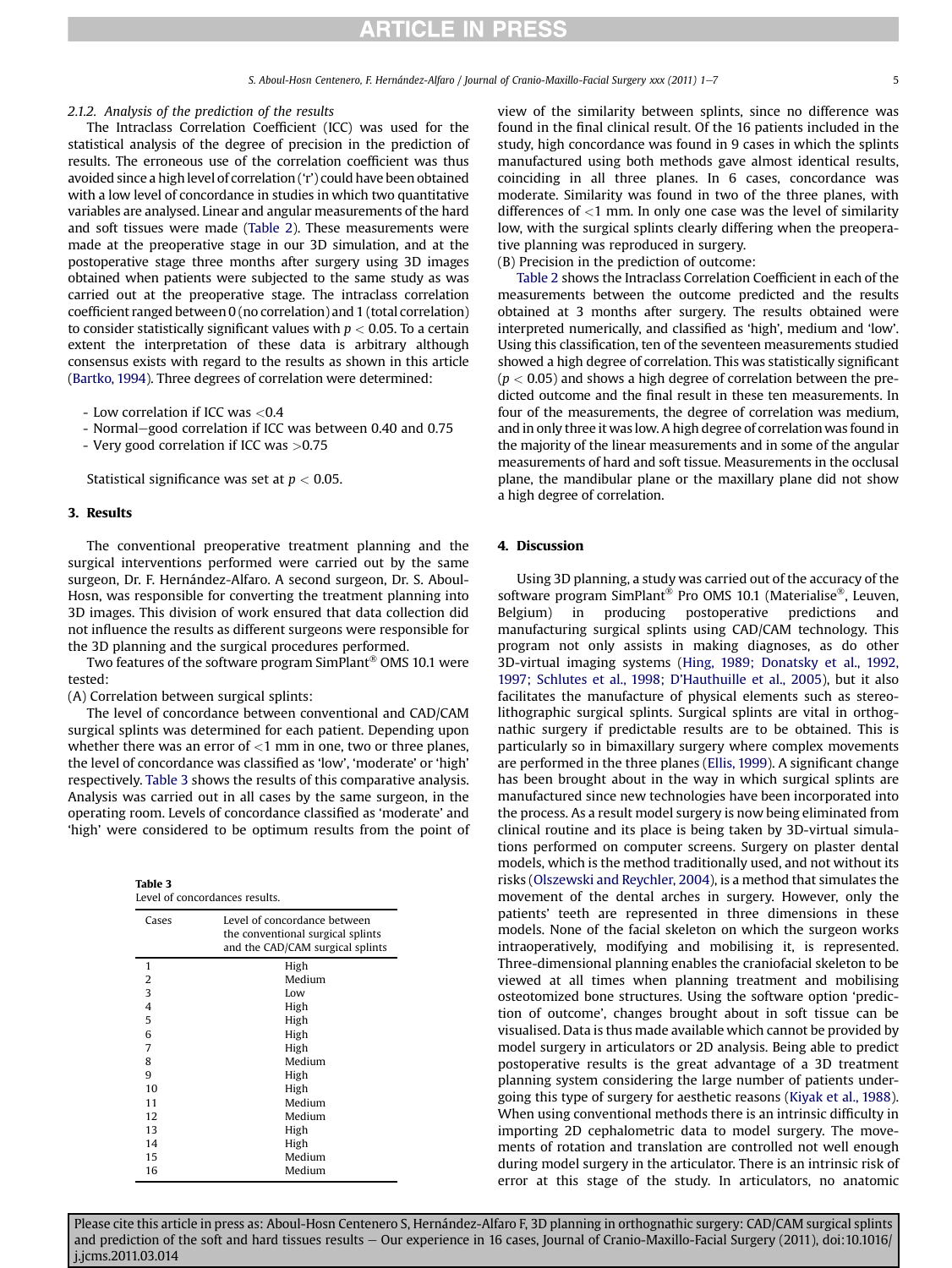# **ARTICLE IN PRESS**

references such as the facial or chin midline are available as they are in 3D images.

It is important to mention three points at which conventional model surgery can lead to error [\(Olszewski and Reychler, 2004\)](#page-6-0):

- when transferring the models to the articulator: as a result of the characteristics of the articulator; patients' anatomy at the level of the external auditory canal and or the nasal dorsum; or patients' cooperation when cast of the facial arch is being made.
- when drawing the vertical and horizontal lines of reference in the models: this line is drawn by hand using 2-dimensional instruments (ruler and calliper) on plaster casts that do not represent patients' bone structure or the osteotomy lines that will be used in surgery.
- when repositioning the models, when transferring and rotating: these complex movements in three planes of the space must be exactly reproduced in surgery. The problem is the only 3D structures, that are available are the models of the dental arches and no reproduction of the facial skeleton is provided, so any interferences between bone structures will not be reproduced in the simulation in the articulator.

In our opinion, simulations performed using articulators may also lead to error at the centre of rotation of the mandibular condyle which is the same for all patients when working with a semiadjustable articulator. This is not the case in reality. Working with 3D representations of the anatomic structures of each patient can provide a more precise vision of how the condyle will rotate when the mandible is mobilised. An advantage of the new system is that the condyle-fossa relationship in centric relation remains stable throughout the planning process.

When using 3D planning, all the necessary information is provided in images which can be manipulated on a PC, whilst conventional planning makes it necessary to obtain data from different studies (radiographs, models and articulators, face bow, etc.) and to interpret the data before being able to develop a treatment plan. In our study, 3D models of the patients were obtained for our treatment planning, not for the purposes of surgery but to obtain more precise details of their dental structures. This step may well be eliminated in future if the new technologies enable more precise images of patients' teeth to be obtained either as a result of advances in CBCT itself, the development of intraoral scanners, or optical laser scanners. Working in 3D enables surgeons to get nearer to the reality with which they have to work in the operating room. The mobilisation of osteotomized bone structures is complex since it combines rotation and translation in three planes.

Patients with severe asymmetry can be treated using this new technology [\(Hernández-Alfaro et al., 2006\)](#page-6-0). In just one simulation the maxillomandibular complex can be aligned in the correct position and the skeletal asymmetry then corrected. It enables asymmetry of the maxillomandibular complex to be compared with the rest of the facial skeleton in a frontal view so that the anatomical region causing the facial asymmetry can be seen easily ([Gateno et al., 2007\)](#page-6-0). The diagnosis can be shared with the patient using a 3D image that can be easily understood.

Another of the advantages of the software program studied is that it can be used by a technician following the instructions of the surgeon. Data can be sent quickly and easily to any part of the world using the Internet, thereby making the most of the advantages afforded by telemedicine. Using this methodology, physical elements used for treatment planning can be eliminated from clinical practice. Treatment plans can be stored online and the space normally taken up by materials used in conventional planning, saved.

We studied the accuracy of the Cad/Cam technology in creating surgical splints that would transfer our surgical planning to the operating room. There is a significant difference between the manufacturing of the splints with Cad/Cam technology and conventional methodology, and we compared surgical splints manufactured using both techniques in the operating room to objectively evaluate the differences numerically. The high degree of similarity found between both types of surgical splints leads us to conclude the Cad/Cam method is a valid and reliable technique for designing surgical splints that will accurately reproduce our 3D computerised planning in the operating room.

This change of technique results in the production of surgical splints created from the improvement in quality and quantity of the diagnostic data thanks to the incorporation of all the information of the patient in one single 3D image and the elimination of the need for several different sources of information (face bow, model surgery, photographs, multiple radiographs).

Considering the post-surgical prediction results, we would describe them as encouraging but not sufficiently accurate. As shown in the [Table 2](#page-3-0) the linear measurements on bone structures gave more accurate results than the angular measurements or those where the teeth and/or soft tissues were studied. Because of this we feel that the software studied still does not allow an absolutely accurate prediction of results, especially with the soft tissues. We associate this lack of accuracy to two factors:

- 1 difficulty in gathering some of the dental structures with good accuracy
- 2 great variability of the behaviour of the soft tissues due to factors such as swelling, the surgical approach, and the patient's muscle tone.

The systems presented by other authors [\(Xia et al., 2001; Gateno](#page-6-0) [et al., 2003; Swennen et al., 2007, 2008, 2009a,b,c; Metzger et al.,](#page-6-0) [2008; Schendel and Jacobson, 2009](#page-6-0)) differ from the system we propose in two aspects:

- The way in which the data is obtained
- The type of software used.

This makes it difficult to compare the different 3D planning software programs. A major drawback in this technique of treatment planning is that the images of the patients' dental structures obtained using CBCT or CT-scans are not accurate enough. Different techniques are described [\(Xia et al., 2007; Swennen et al., 2009a,b,c; Schendel](#page-6-0) [and Jacobson, 2009\)](#page-6-0) to those described in this study, although all of them require a mixture of images of teeth and hard and soft tissue, thus complicating the process of acquiring 3D images.

### 5. Conclusions

Our experience in this study has led us to the following conclusions:

- using 3D imaging, it is possible to manufacture CAD/CAM surgical splints that can precisely reproduce our treatment planning in the operating room
- postoperative predictions are reliable in some areas and further study is required to confirm the results obtained in this study. Further progress is required in the development of the 3D imaging of soft tissue by introducing mathematical algorithms that precisely represent the postoperative changes that occur in facial soft tissue
- 3D imaging facilitates the surgeon's evaluation of malformations involving asymmetry of hard and soft tissue and phenomena such as canting